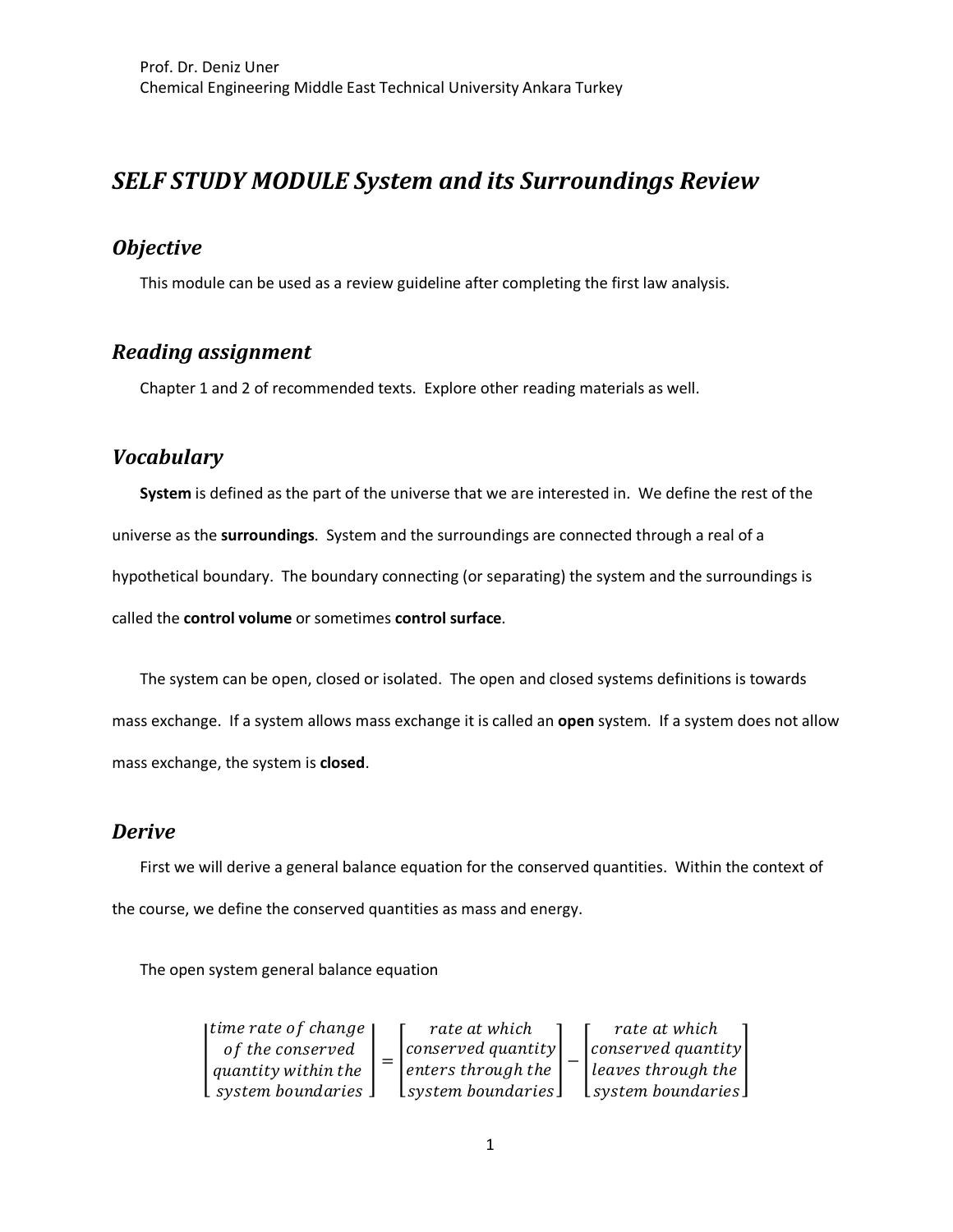Prof. Dr. Deniz Uner Chemical Engineering Middle East Technical University Ankara Turkey

The first term defines the unsteady state changes that can take place within the system boundaries. For example, we can be filling a bucket with water, and the amount of water in the bucket is changing with respect to time. Or conversely, we could be emptying a tank and the mass in the tank could change with respect to time.

The second term defines the rate at which the conserved quantity enters through our system such as the flow rate of water with which we are filling the bucket. The final term is a term for the rate at which the conserved quantity leaves our system boundaries.

As a result, the general mass conservation law can be written as

$$
\frac{dm}{dt} = \sum_{in} m_i - \sum_{out} m_j
$$

Similarly in its simplified form, the general conservation of energy can be written as

$$
\frac{dU}{dt} = \sum_{in} m_i h_i - \sum_{out} m_j h_j + \dot{Q} + \dot{W} - P \frac{dv}{dt}
$$

#### *Calculate*

- 1. Derive the appropriate balance equations for water evaporating from a teapot. Leave your equations general enough to account for the change in the rate of evaporation at different temperatures.
- 2. Derive a balance equation for a mobile phone, while its battery is charging.
- 3. Derive an energy balance of a mobile phone in use. If you define the battery and the rest of the phone as two separate systems, does your analysis change?
- 4. Do you keep a journal about yourself? Some people are very observant about what they eat, how much they exercise, they keep track of their weight. Usually, we lose weight during our sleep. What is the reason of the weight change during your sleep?
- 5. Write down the unsteady state material balance around the ventricle and atrium of the heart both in the right and in the left. Stepwise include the blood circulation system in your analysis as well as the lungs.